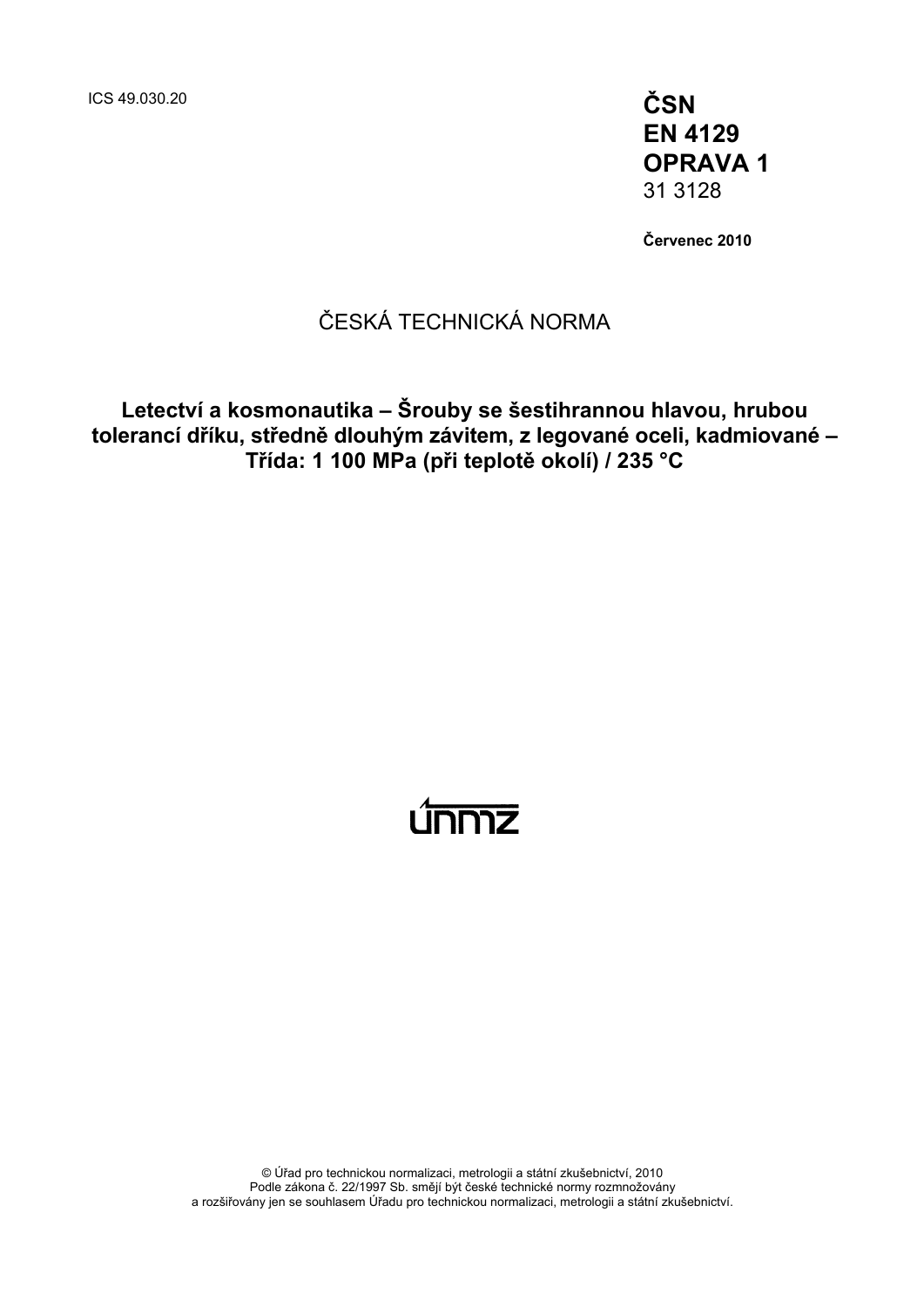# EUROPEAN STANDARD

NORME EUROPÉENNE

## EUROPÄISCHE NORM

## **EN 4129:2009/AC**

 April 2010 Avril 2010 April 2010

**ICS** 49.030.20

English version Version Française Deutsche Fassung

 Aerospace series - Bolts, normal hexagonal head, coarse tolerance normal shank, medium length thread, in alloy steel, cadmium plated - Classification: 1 100 MPa (at ambient temperature) / 235 °C

Série aérospatiale - Vis à tête hexagonale normale, tige normale à tolérance large, filetage moyen, en acier allié, cadmiées - Classification: 1 100 MPa (à température ambiante) / 235 °C

Luft- und Raumfahrt - Sechskantschrauben, mittlere Gewindelänge, aus legiertem Stahl, verkadmet - Klasse: 1 100 MPa (bei Raumtemperatur) / 235 °C

This corrigendum becomes effective on 28 April 2010 for incorporation in the three official language versions of the EN.

Ce corrigendum prendra effet le 28 avril 2010 pour incorporation dans les trois versions linguistiques officielles de la EN.

Die Berichtigung tritt am 28.April 2010 zur Einarbeitung in die drei offiziellen Sprachfassungen der EN in Kraft.



EUROPEAN COMMITTEE FOR STANDARDIZATION COMITÉ EUROPÉEN DE NORMALISATION EUROPÄISCHES KOMITEE FÜR NORMUNG

**Management Centre: Avenue Marnix 17, B-1000 Brussels** 

© 2010 CEN All rights of exploitation in any form and by any means reserved worldwide for CEN national Members. Tous droits d'exploitation sous quelque forme et de quelque manière que ce soit réservés dans le monde entier aux membres nationaux du CEN.

Alle Rechte der Verwertung, gleich in welcher Form und in welchem Verfahren, sind weltweit den nationalen Mitgliedern von CEN vorbehalten.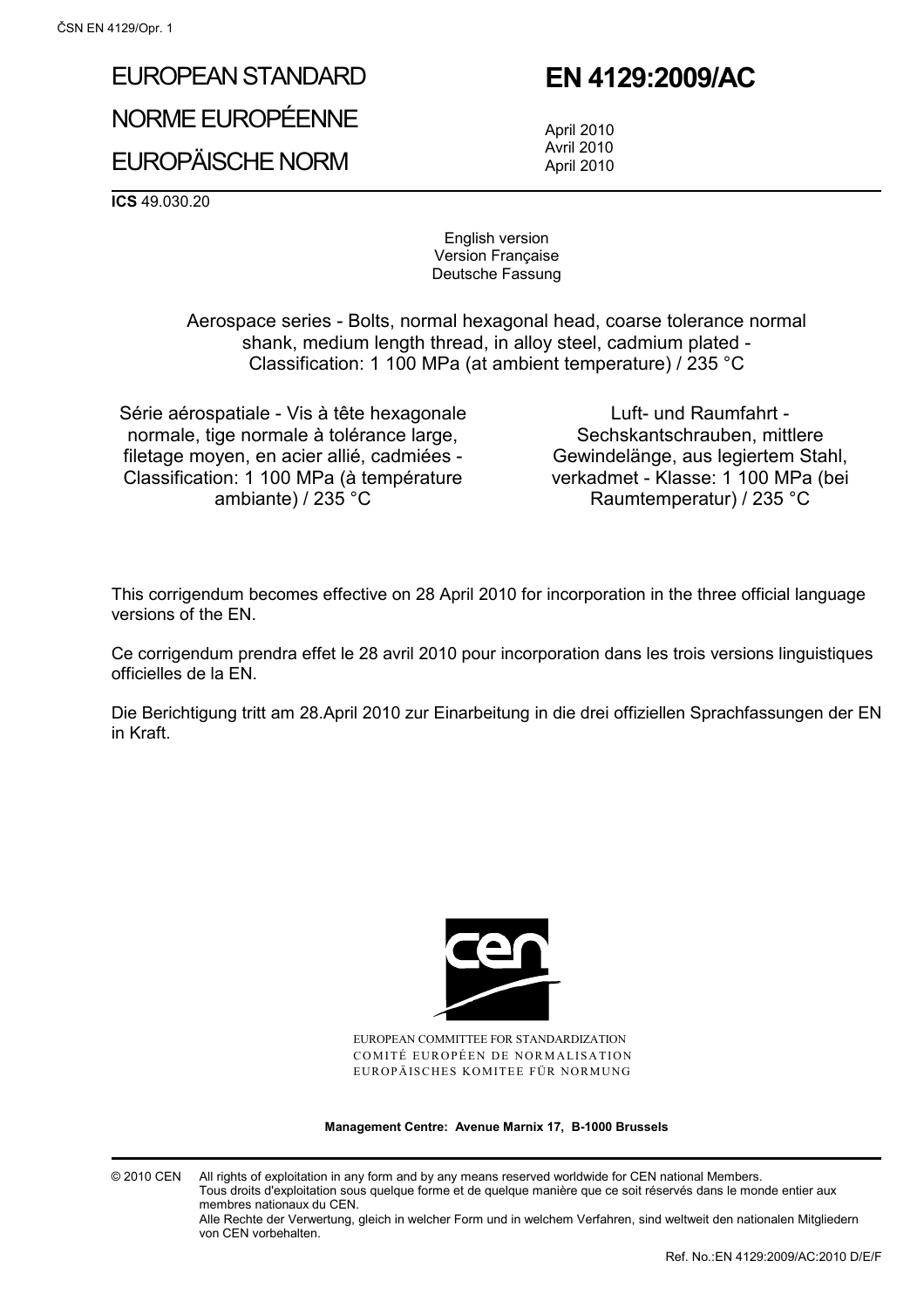#### EN 4129:2009/AC:2010 (E)

#### **Modification 1**  $\mathbf 1$

Replace Figure 1:"



" with the following: "





 $\mathbf 2$ 

 $\overline{\mathbf{u}}$